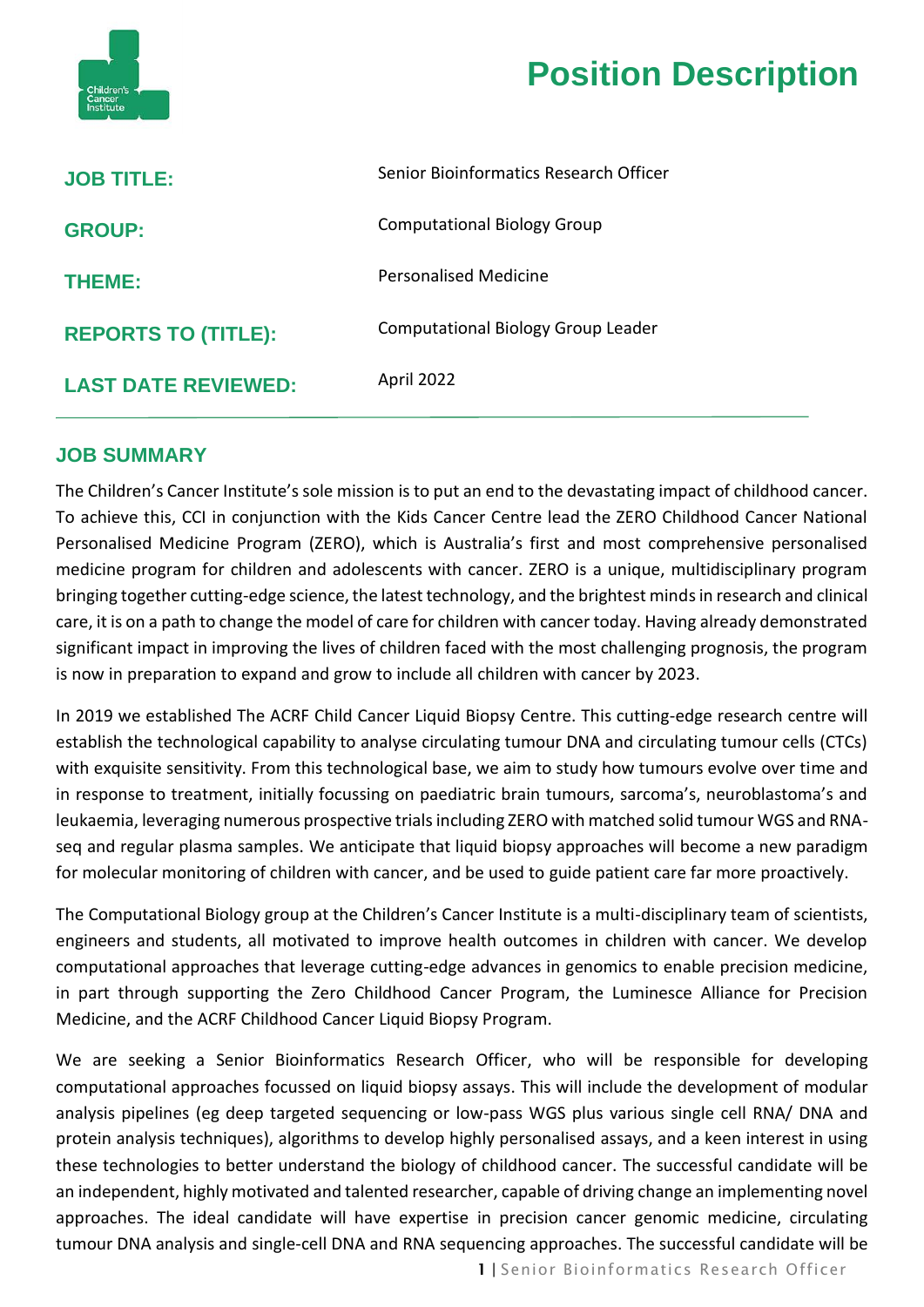

motivated to drive innovative research and publications in this area, in part through collaboration with researchers and clinician-scientists at the institute, but ultimately independently.

The successful applicant will also work closely with other members of the Computational Biology and Liquid Biopsy groups to support the development, and delivery of a training program aimed at building capacity, knowledge, and expertise across institute research staff in bioinformatics, computational biology, genomics and study design.

## **PRIMARY TASKS / RESPONSIBILITIES**

## *In fulfilling the core strategic objectives of the group, the role will be engaged in the following duties and responsibilities:*

- Developing analytical approaches to study circulating tumour DNA, including:
	- o Developing optimal targeted sequencing panels based on in house databases and from mutations identified in matched tumour WGS data
	- o Algorithms for distinguishing signal-from-noise
	- o Algorithms for longitudinal analysis integrated with our existing solid tumour biopsy analysis pipelines
- Develop analytical approaches to study circulating tumour cells (CTCs), including:
	- o Off-the shelf analysis pipelines for analysing single-cell RNA-seq data from 10x Chromium and BD Rhapsody pipelines, and single-cell DNA-seq data from MissionBio Tapestri platforms for rapid delivery of research outcomes
	- o Development of bespoke algorithms for characterising cellular phenotypes, including Cite-Seq, single-cell RNA and DNA sequencing, and high dimensional cytometry.
- Drive innovative computational research into tumour evolution and cellular heterogeneity
- Develop new and improved models of disease stratification and risk prediction on the basis of longitudinal liquid biopsy data
- Be motivated to seek academic career progression opportunities through driving manuscript writing, grant writing and presenting research and conferences.
- Support the computational biology and liquid biopsy groups and collaborations with paper writing, and grant writing
- Interact with members of the precision medicine curation team to translate this research into clinical practice.
- Day-to-day support and occasional training of students and junior staff as required.
- Staying abreast on advances in genomics and next generation sequencing technology in general, maintaining knowledge about clinical genomic testing and personalised medicine
- Promote CCI on the local, national, and international stages
- Other duties as assigned.

### *Key Interactions:*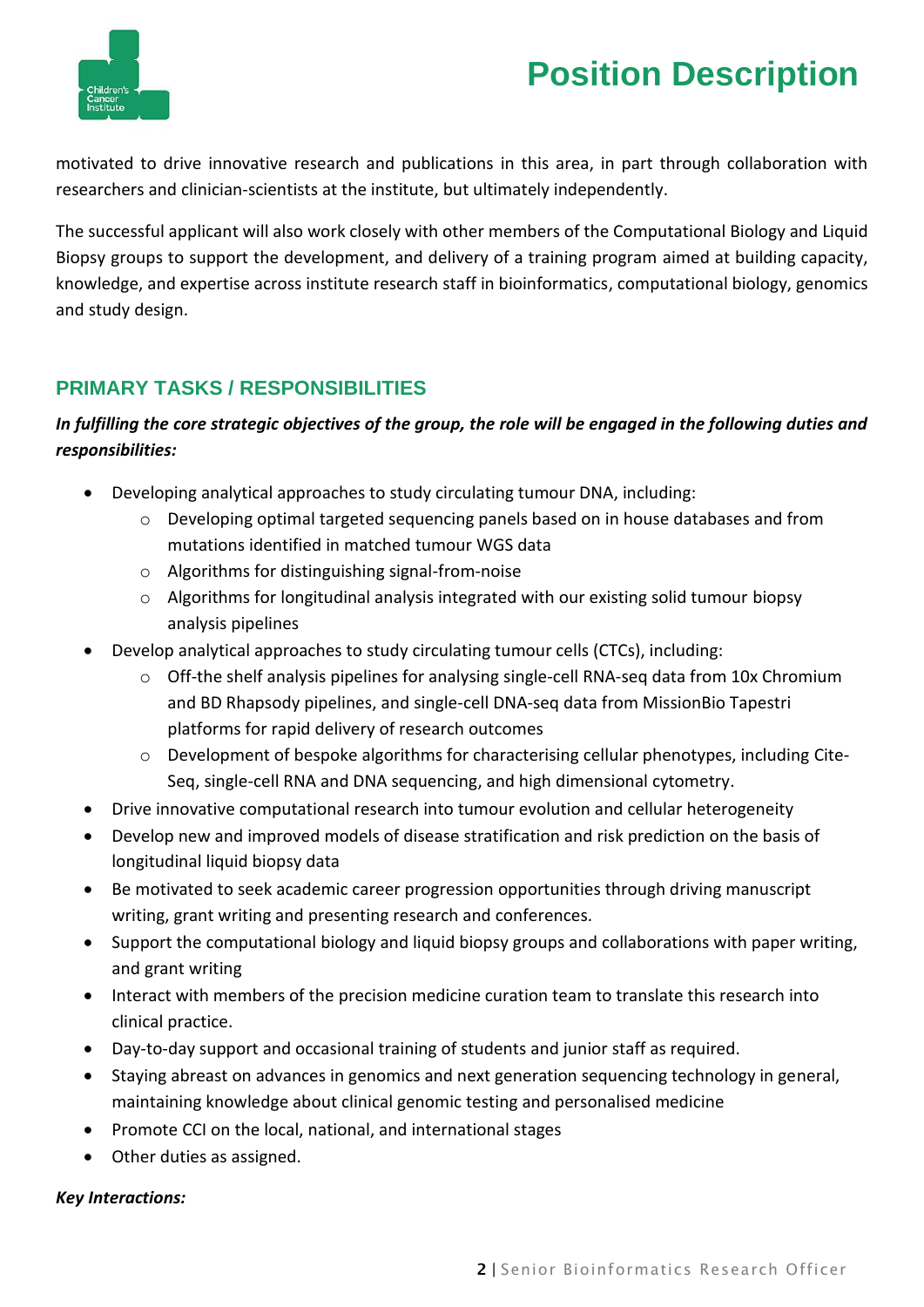

- Internal: Computational Biology Group Leader, Leadership of the ACRF Childhood Cancer Liquid Biopsy Program, Personalised Medicine Program Leader, and others as required
- External: Key external collaborators where research is or will be undertaken, presentations at local and international conferences

### **MINIMUM REQUIREMENTS**

#### **Qualifications**

• PhD in computational biology, genomics, or related field

#### **Experience and requirements**

- Highly developed skills in bioinformatics and genomics, with a minimum of 8 years experience
- High-level of proficiency in bash, R, and python
- Strong demonstrated expertise working with multiple next generation sequencing methods, including single cell analysis
- Experience developing modularised analysis pipelines (eg Docker) which operate in a commercial or academic cloud environments are desirable
- Ability to develop, manage and maintain internal and external relationships, including collaborations
- Expertise in developing diagnostic assays, and assessing their analytical performance is desirable but not essential
- Experience working with clinical pathology services is desirable but not essential
- Experience in clinical interpretation of genomic data is highly desirable
- Highly motivated to produce high quality outcomes in pursuit of translational and clinical excellence

## **KEY SKILLS**

- Strong analytical, critical thinking, and problem-solving skills
- Creativity, flexibility and independence as a researcher
- Capacity to manage multiple priorities and projects with excellent organisational and time management skills
- Able supervision of staff and students
- Capacity to work under minimal supervision
- Exceptional written and oral presentation skills
- Exceptional project management skills
- Exceptional interpersonal skills and ability to work cooperatively, openly, and transparently

## **EXPECTED OUTPUTS**

- Perform high quality bioinformatics research, resulting in the development of novel methods, biological insights, and a combination of methods-led, and disease-led research papers
- The development of several analysis pipelines for analysing liquid biopsy data
- Contribution towards grant writing, paper writing, and scientific communication, including preparing and delivering internal and external presentations
- Assist with the design, implementation, and maintenance, and actively contribute to an ongoing training program for non-bioinformaticians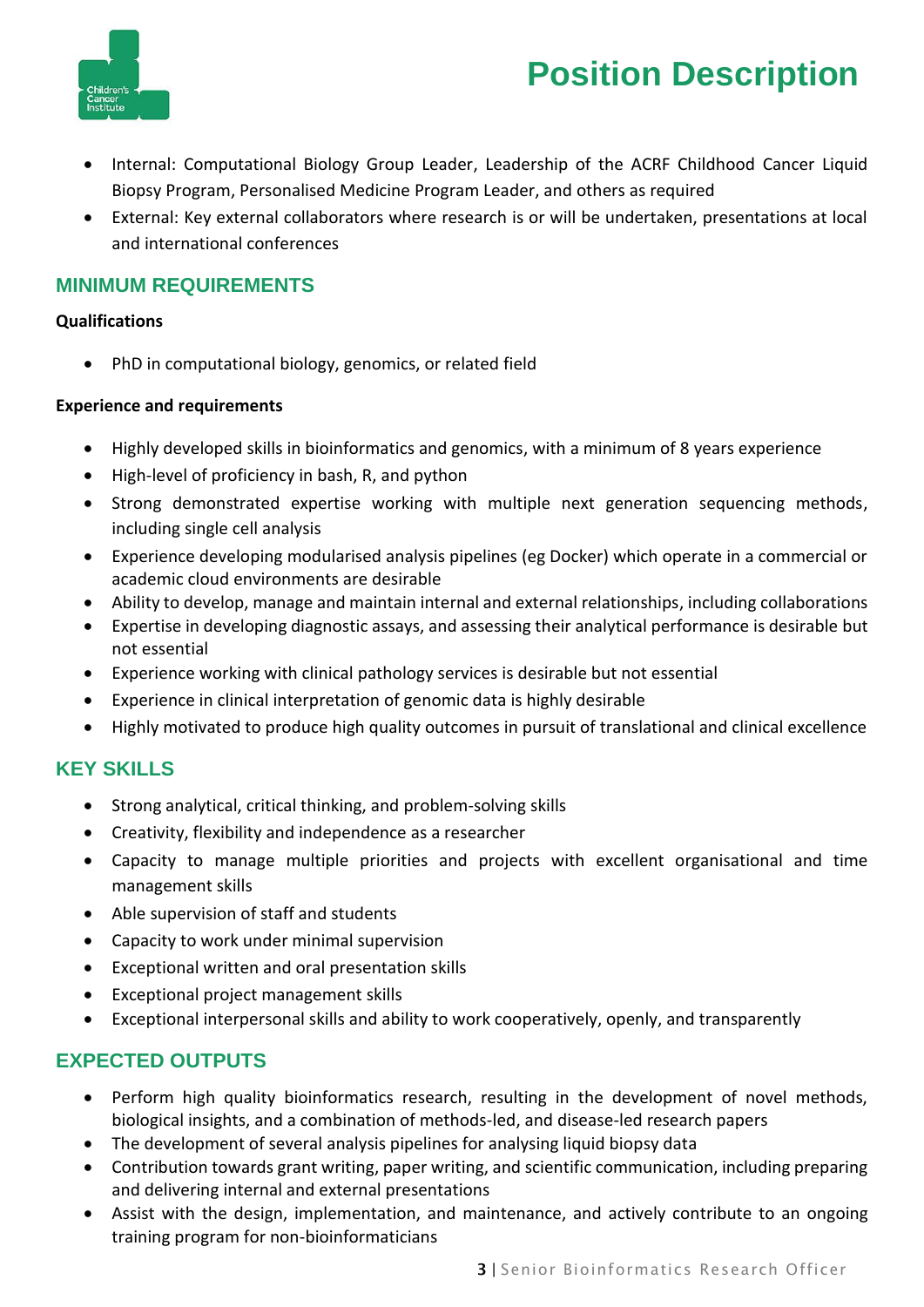

• Development and maintenance of strong collaborative links to leverage and contribute to international data sets

#### **Children's Cancer Institute policies applicable**

- Code of Conduct/Ethics
- Whistle-blowing
- Use of Electronic Resources
- Workplace Health & Safety
- Appropriate Workplace Behaviour
- Privacy
- Any other policies not listed here but are available on the Children's Cancer Institute Intranet Policies pages
- FlexBEST

#### **FLEXIBLE WORKING ARRANGEMENTS**

Children's Cancer Institute is committed to flexible working arrangements, through their FlexBEST policy. FlexBEST is our way of thinking about workplace flexibility, ensuring all roles are considered for flexible working. You take responsibility for how, where and when you work optimising your own and your team's performance. FlexBEST includes:

- 1. FlexTIME: change in start and finish times, compressed working week/fortnight, time off in lieu
- 2. FlexPLACE: choose where you work, eg at home, or at the office
- 3. FlexREST: the use of leave or unpaid leave to temporarily reduce the days or hours of work

FlexPLACE means that the successful applicant may reside in other parts of Australia, pending agreement with your manager on a suitable frequency of visiting Sydney.

## **SERVICE STANDARDS AND GENERAL EXPECTATIONS**

- Respond to phone calls and emails within 48 hours
- Read internal communications within 48 hours
- Maintain up to date personal information in the HRIS (ConnX Self Service) at all times

### **OUR VALUES**

**A** is for **Accountability** and **Integrity**

**C** is for **Camaraderie, teamwork** and **Sharing**

**E** is for **Excellence** and **Success**